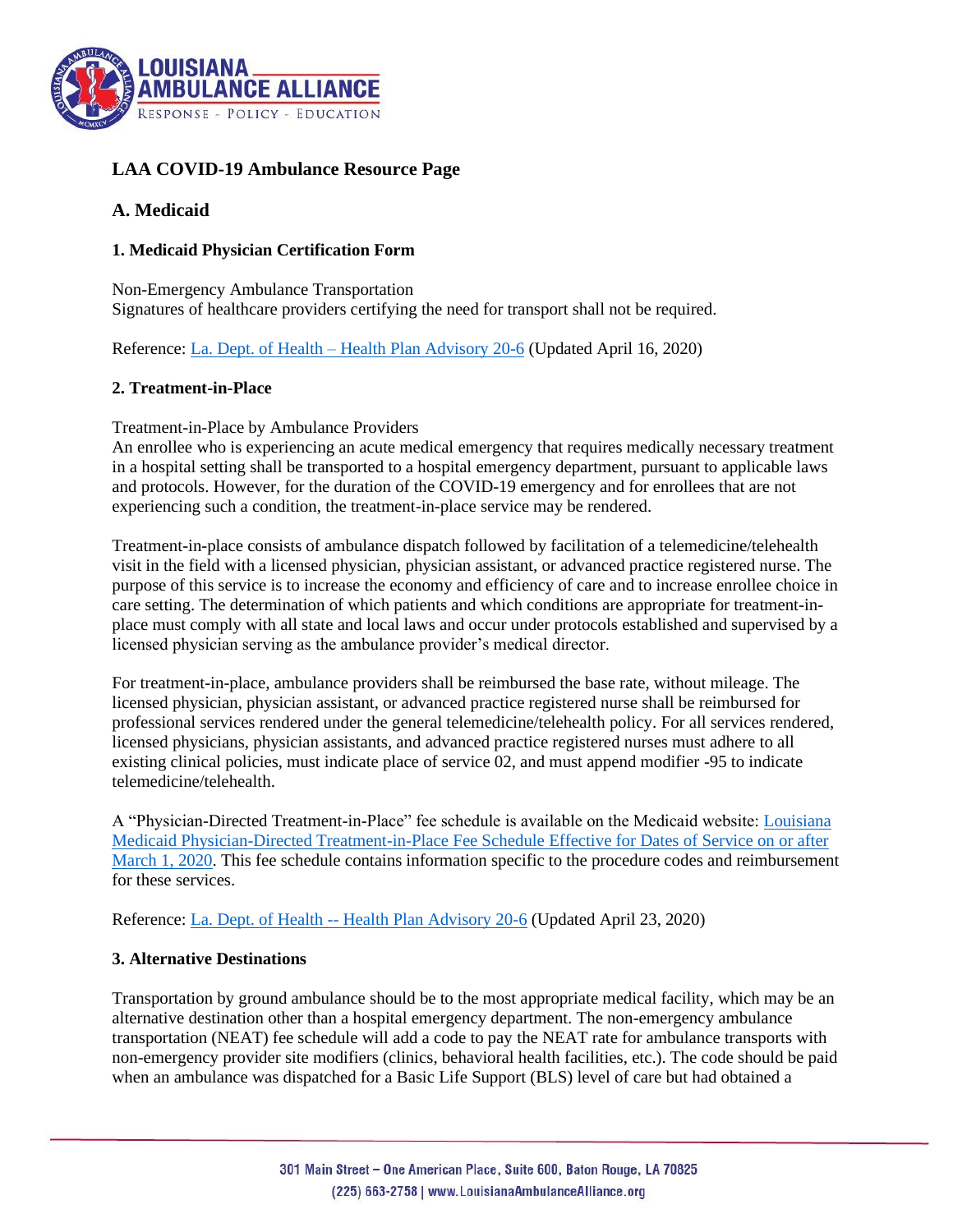signature from a medical professional at the receiving facility, attesting that the visit was medically necessary but non-emergent.

Certain provisions apply to these transports to alternative destinations: 1) No Medicaid enrollee is to be transported to an alternative destination unless the enrollee and alternative destination both consent to the transport;

2) No ambulance service provider shall transport a Medicaid enrollee to an alternative destination in which the ambulance provider has a financial interest; and

3) Such transport may be made to an alternative destination when the enrollee's condition does not meet the definition of emergency medical service.

Reference: La. Dept. of Health – [Informational Bulletin 18-12](http://ldh.la.gov/assets/docs/BayouHealth/Informational_Bulletins/2018/IB18-12.pdf)

# **B. Bureau of EMS**

# **1. Practitioner Licensing**

#### **a. Extension of Expiration Dates of Licenses and CPR Cards**

i. All National Registry of EMTs certifications and Louisiana licenses with an expiration date of March 31, 2020 will remain valid until June 30, 2020.

ii. The current National Registry of EMTs recertification and Louisiana license renewal deadline of March 31, 2020, has been extended to June 30, 2020.

iii. There will be no late fees for submission after March 31, 2020 but on or before June 30, 2020. iv. The Distributive Education limits will be waived for the remainder of the National Registry recertification cycle for EMS Practitioners whose certification initially expired on March 31, 2020. (National Registry of EMTs is currently modifying their software to accommodate this exception. There may be a delay in the ability to input this information into their system.)

v. The Bureau of EMS will recognize CPR cards that have been expired for up to 60 days until June 30, 2020. (i.e., the Bureau of EMS will recognize a CPR card with an expiration of 6/30/2020 until 8/31/2020.)

Reference:<http://ldh.la.gov/assets/oph/ems/2020/200318AltOperationsPlanBEMS.pdf>

#### **b. NREMT Provisional Certification**

Provisional Certification will be automatically assigned to any candidate that (1) completes an educational program at the EMR, EMT, AEMT or Paramedic level and (2) successfully passes the National Registry's cognitive examination. The requirement for completing the psychomotor examination is suspended for the duration of the national emergency or until psychomotor examinations can be safely reinstated in the United States. If an individual has completed the requirements listed above but has not received a communication from NREMT. Please contact NREMT directly [\(support@nremt.org\)](mailto:support@nremt.org).

Is the provisional certification a National Registry certification?

Yes, but not the same as being fully Nationally Registered. The target population, training requirements, cognitive examination and passing standard for the cognitive exam are the same as the full certification. There is no psychomotor examination or verification of BLS skills associated with the provisional certification.

[NREMT FAQs about Provisional Certification](https://www.nremt.org/rwd/public/document/covid-19)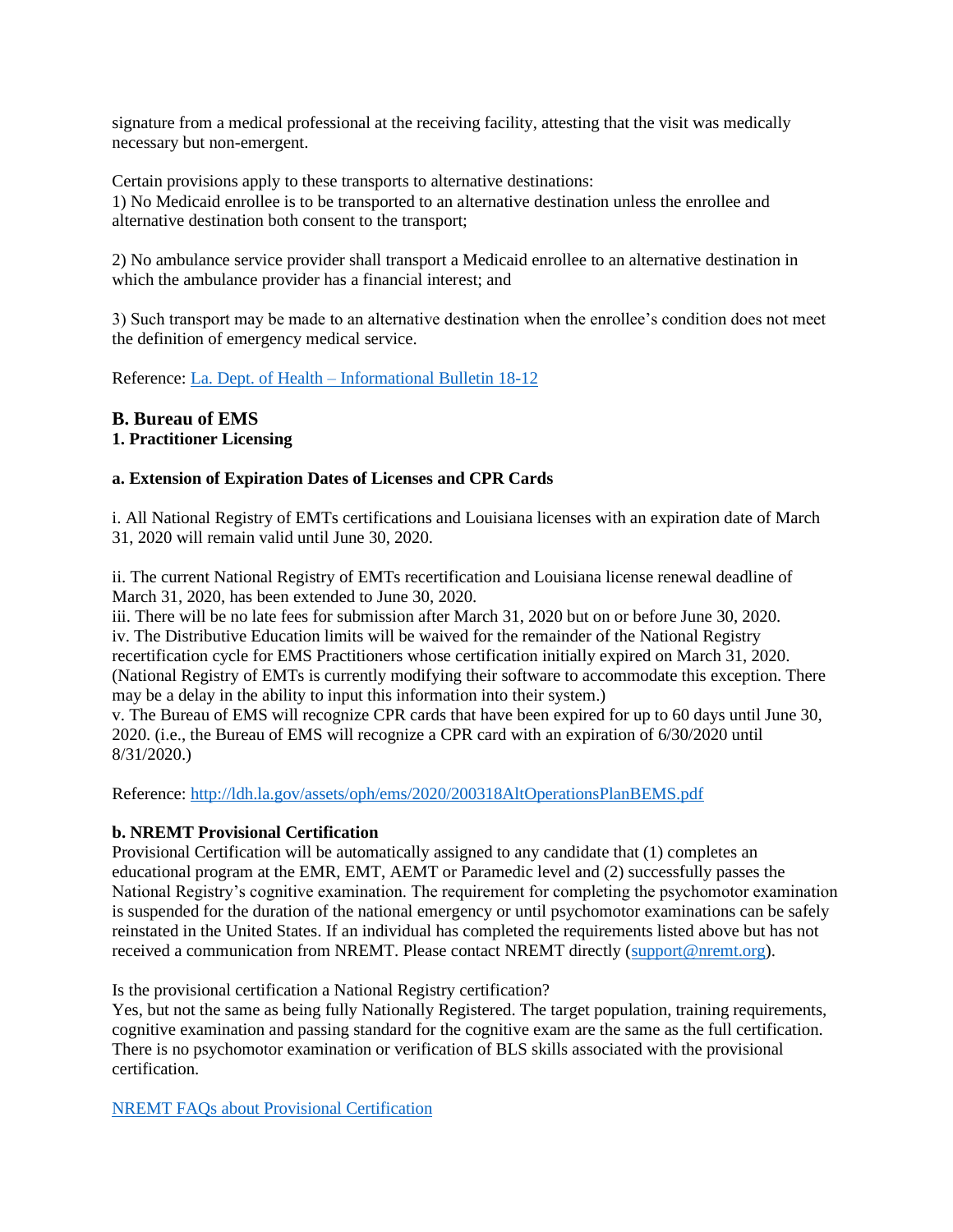#### **2. Ambulance Inspections**

Ambulance inspections scheduled in the months of March and April will be postponed to May and/or June. Regular maintenance, service, and updates should continue to all vehicles. This postponement will not affect the renewal of the EMS Provider license. The EMS Providers affected are: Acadian Ambulance, Acadian New Orleans, Air Med, West Feliciana Hospital, Louisiana State Penitentiary, Gonzales Fire Department, Elayn Hunt Correctional, East Baton Rouge Parish EMS, New Orleans EMS, East Jefferson Hospital EMS, Gretna PD EMS, Westwego EMS, A Med Ambulance, and Plaquemines Parish EMS.

Normal site visits are scheduled to resume in May.

Reference:<http://ldh.la.gov/assets/oph/ems/2020/200318AltOperationsPlanBEMS.pdf>

## **C. Medicare Fee-for-Service**

#### **1. Billing for Treatment Without Transport**

Question: If the ambulance crew provides treatment but does not transport anyone, can the company bill Medicare for the services provided

Answer: No. Medicare law prohibits payment for an ambulance service unless a medically necessary transport of a Medicare beneficiary has taken place. However, when an enrolled physician or other qualified health professional furnishes services from an ambulance, he or she may bill for those services under the Medicare Physician Fee Schedule, assuming that the services furnished were in accordance with applicable state law and services are within his or her scope of practice requirements.

Reference: [COVID-19 Frequently Asked Questions \(FAQs\) on Medicare Fee-for-Service \(FFS\) Billing](https://www.cms.gov/files/document/03092020-covid-19-faqs-508.pdf?utm_source=PWW&utm_campaign=774bc79d2d-EMAIL_CAMPAIGN_2017_12_05_COPY_01&utm_medium=email&utm_term=0_8e5d81ee7c-774bc79d2d-92376297)

#### **2. Medical Necessity – COVID-19 Patients**

Question: Can I consider any COVID-19 positive patient to meet the medical necessity requirements for ambulance transport?

Answer: **The medical necessity requirements for coverage of ambulance services have not been changed**. For both emergency and non-emergency ambulance transportation, Medicare pays for ground (land and water) and air ambulance transport services only if they are furnished to a Medicare beneficiary whose medical condition is such that other forms of transportation are contraindicated. The beneficiary's condition must require both the ambulance transportation itself and the level of service provided for the billed services to be considered medically necessary.

Reference: [COVID-19 Frequently Asked Questions \(FAQs\) on Medicare Fee-for-Service \(FFS\) Billing](https://www.cms.gov/files/document/03092020-covid-19-faqs-508.pdf?utm_source=PWW&utm_campaign=774bc79d2d-EMAIL_CAMPAIGN_2017_12_05_COPY_01&utm_medium=email&utm_term=0_8e5d81ee7c-774bc79d2d-92376297)

#### **3. Approved Destinations**

Question: In emergency/disaster situations, how does CMS define an "approved destination" for ambulance transports and would it include alternate care centers, field hospitals and other facilities set up to provide patient care in response to the emergency/disaster?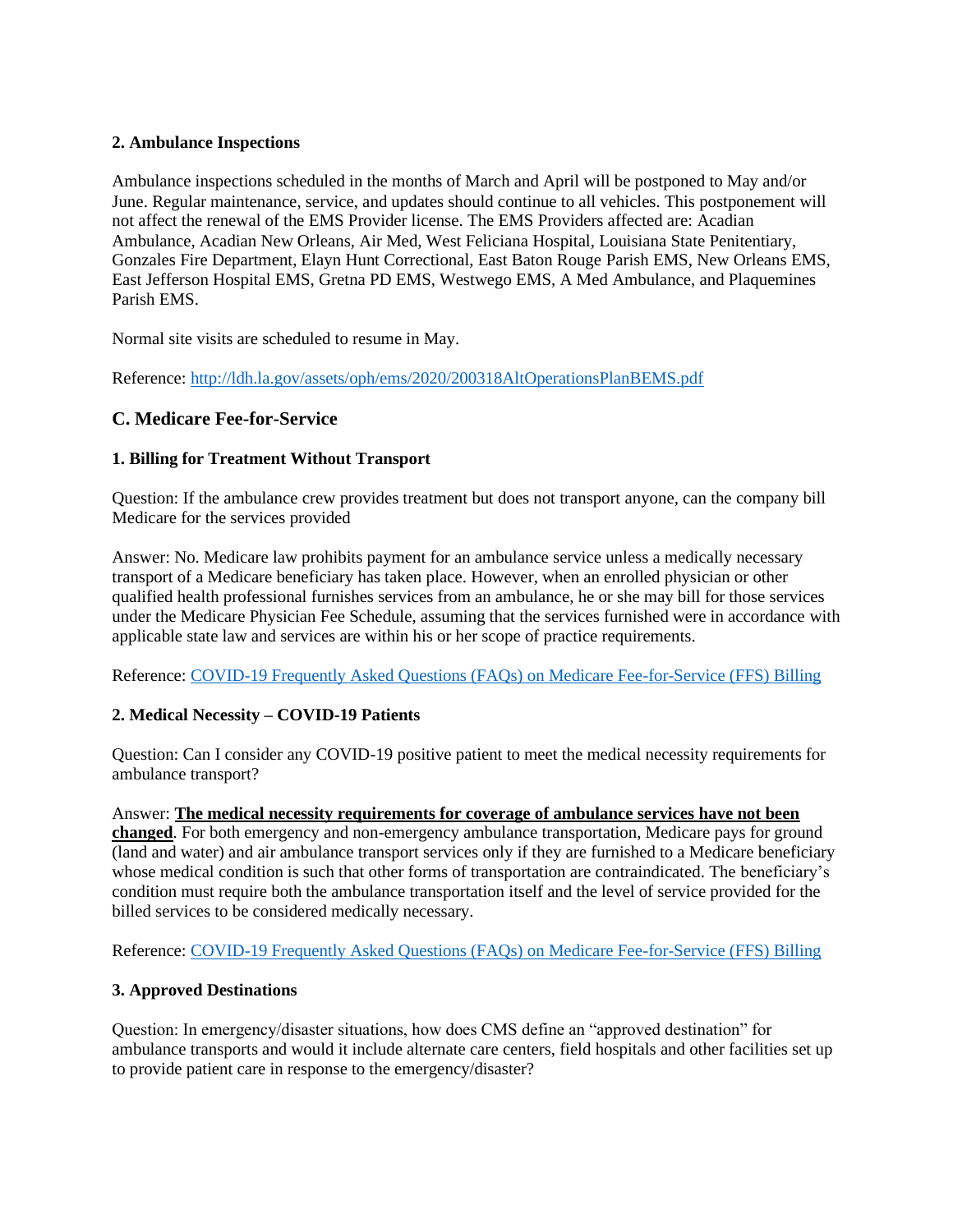Answer: CMS defines "approved destination" at 42 CFR 410.40(f), Origin and destination requirements. Medicare can only pay for ambulance transportation when it meets the origin and destination requirements and all other coverage requirements.

42 CFR 410.40(f) allows Medicare to pay for an ambulance transport (provided that transportation by any other means is contraindicated by the patient's condition and all other Medicare requirements are met) to the following destinations:

• From any point of origin to the nearest hospital, Critical Access Hospital (CAH), or SNF that is capable of furnishing the required level and type of care for the beneficiary's illness or injury and the return trip to the beneficiary's home. The hospital or CAH must have available the type of physician or physician specialist needed to treat the beneficiary's condition.

• For beneficiaries residing in a SNF who are receiving Part B benefits only, ambulance transport from a SNF to the nearest supplier of medically necessary services not available at the SNF where the beneficiary is a resident, including the return trip. For SNF residents receiving Medicare Part A benefits, this type of ambulance service is subject to SNF consolidated billing.

• For a beneficiary who is receiving renal dialysis for treatment of ESRD, from a beneficiary's home to the nearest facility that furnishes renal dialysis, including the return trip.

A physician's office normally is not a covered destination under Medicare Part B. However, under certain circumstances an ambulance transport may temporarily stop at a physician's office without affecting the coverage status of the transport. Note that there is an exception to this rule during the COVID-19 PHE, as explained further below.

Should a facility that would normally be the nearest appropriate facility be unavailable during an emergency/disaster, Medicare may pay for transportation to another facility so long as that facility meets all Medicare requirements and is still the nearest facility that is available and equipped to provide the needed care for the illness or injury involved.

Medicare payment for an ambulance transport to a temporary expansion site may be available if the site is determined to be part of a hospital, CAH or SNF that is an approved destination for an ambulance transport under 42 CFR 410.40(f). If the temporary expansion site is part of a hospital, CAH or SNF that is an approved destination under 42 CFR 410.40(f) for an ambulance transport, Medicare will pay for the transport on the same basis as it would to any other approved destination.

In addition, to provide ground ambulance providers and suppliers the flexibility to furnish medically necessary emergency and non-emergency ambulance transports for beneficiaries during the PHE for the COVID-19 pandemic, we are temporarily expanding the list of allowable destinations for ground ambulance transports. During the COVID-19 PHE, a covered destination for a ground ambulance transport may include any destination that is equipped to treat the condition of the patient in a manner consistent with state and local Emergency Medical Services (EMS) protocols in use where the services will be furnished. These destinations may include, but are not limited to: any location that is an alternative site determined to be part of a hospital, CAH or SNF; community mental health centers; federally qualified health centers; rural health clinics, physician's offices; urgent care facilities; ambulatory surgical centers; any location furnishing dialysis services outside of the ESRD facility when an ESRD facility is not available; and the beneficiary's home. There must be a medically necessary ground ambulance transport of a patient in order for the ambulance service to be covered.

Reference: [COVID-19 Frequently Asked Questions \(FAQs\) on Medicare Fee-for-Service \(FFS\) Billing](https://www.cms.gov/files/document/03092020-covid-19-faqs-508.pdf?utm_source=PWW&utm_campaign=774bc79d2d-EMAIL_CAMPAIGN_2017_12_05_COPY_01&utm_medium=email&utm_term=0_8e5d81ee7c-774bc79d2d-92376297)